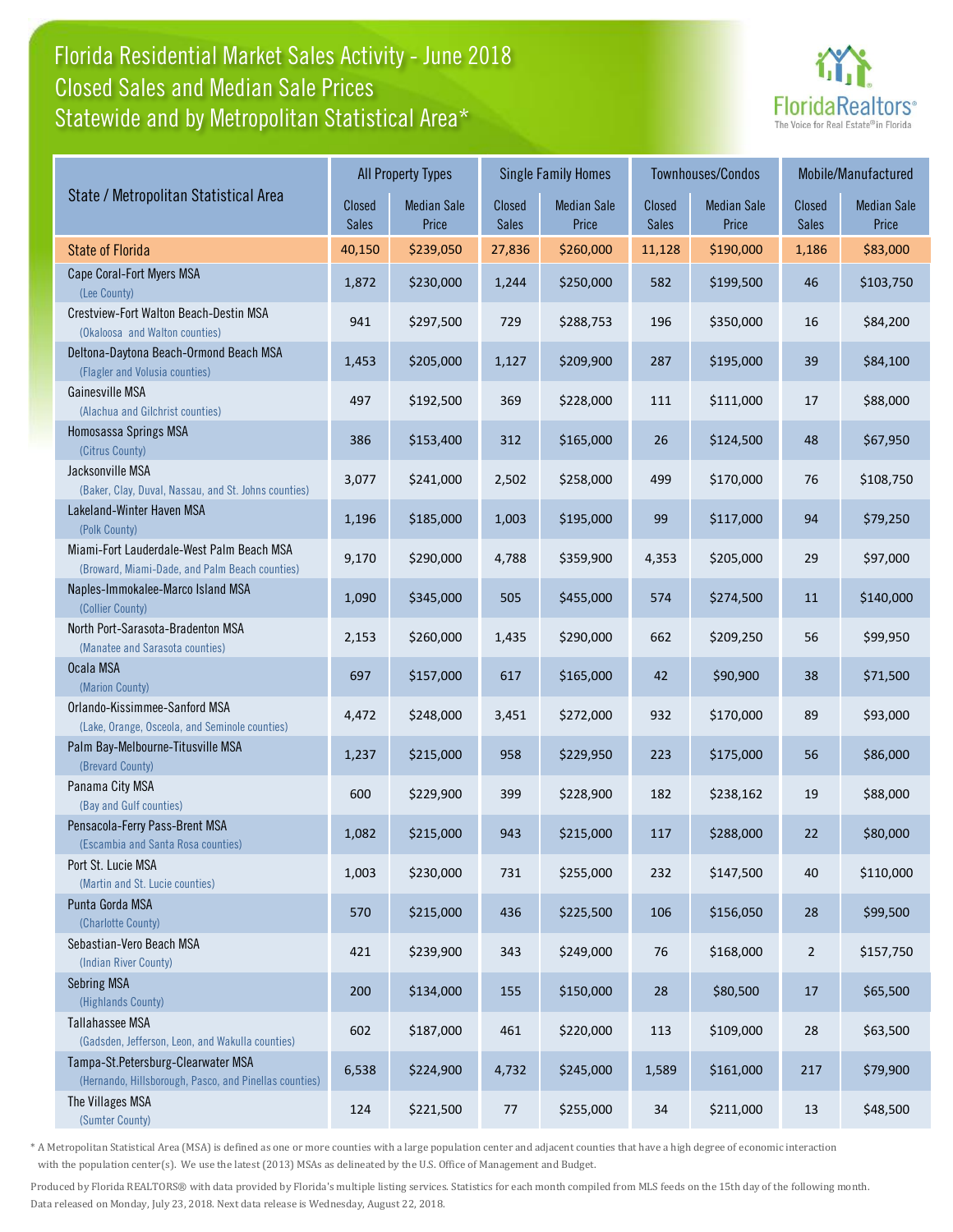## Florida Residential Market Sales Activity - June 2018 Listed by County Closed Sales and Median Sale Prices



| County                     | <b>All Property Types</b> |                             |                        | <b>Single Family Homes</b>  |                               | Townhouses/Condos           | Mobile/Manufactured           |                             |
|----------------------------|---------------------------|-----------------------------|------------------------|-----------------------------|-------------------------------|-----------------------------|-------------------------------|-----------------------------|
|                            | Closed<br><b>Sales</b>    | <b>Median Sale</b><br>Price | Closed<br><b>Sales</b> | <b>Median Sale</b><br>Price | <b>Closed</b><br><b>Sales</b> | <b>Median Sale</b><br>Price | <b>Closed</b><br><b>Sales</b> | <b>Median Sale</b><br>Price |
| Alachua County             | 485                       | \$194,000                   | 362                    | \$229,825                   | 111                           | \$111,000                   | 12                            | \$86,000                    |
| <b>Baker County</b>        | 30                        | \$206,200                   | 29                     | \$207,400                   | 0                             | (No Sales)                  | $\mathbf{1}$                  | \$168,000                   |
| <b>Bay County</b>          | 563                       | \$226,000                   | 367                    | \$223,500                   | 178                           | \$238,162                   | 18                            | \$89,500                    |
| <b>Bradford County</b>     | 23                        | \$117,000                   | 18                     | \$143,750                   | 0                             | (No Sales)                  | 5                             | \$98,500                    |
| <b>Brevard County</b>      | 1,237                     | \$215,000                   | 958                    | \$229,950                   | 223                           | \$175,000                   | 56                            | \$86,000                    |
| <b>Broward County</b>      | 3,461                     | \$280,000                   | 1,648                  | \$367,500                   | 1,806                         | \$185,000                   | $\overline{7}$                | \$118,000                   |
| <b>Calhoun County</b>      | 7                         | \$130,000                   | 7                      | \$130,000                   | 0                             | (No Sales)                  | $\pmb{0}$                     | (No Sales)                  |
| <b>Charlotte County</b>    | 570                       | \$215,000                   | 436                    | \$225,500                   | 106                           | \$156,050                   | 28                            | \$99,500                    |
| <b>Citrus County</b>       | 386                       | \$153,400                   | 312                    | \$165,000                   | 26                            | \$124,500                   | 48                            | \$67,950                    |
| <b>Clay County</b>         | 406                       | \$225,000                   | 354                    | \$235,000                   | 34                            | \$149,000                   | 18                            | \$98,750                    |
| <b>Collier County</b>      | 1,090                     | \$345,000                   | 505                    | \$455,000                   | 574                           | \$274,500                   | 11                            | \$140,000                   |
| <b>Columbia County</b>     | 76                        | \$138,750                   | 62                     | \$152,700                   | 0                             | (No Sales)                  | 14                            | \$79,950                    |
| <b>DeSoto County</b>       | 29                        | \$128,000                   | 20                     | \$145,000                   | 3                             | \$89,000                    | 6                             | \$107,750                   |
| <b>Dixie County</b>        | 20                        | \$73,000                    | 10                     | \$79,000                    | 0                             | (No Sales)                  | 10                            | \$67,247                    |
| <b>Duval County</b>        | 1,529                     | \$205,000                   | 1,252                  | \$219,000                   | 260                           | \$145,250                   | 17                            | \$71,000                    |
| <b>Escambia County</b>     | 552                       | \$186,475                   | 450                    | \$185,500                   | 91                            | \$320,000                   | $11\,$                        | \$80,000                    |
| <b>Flagler County</b>      | 290                       | \$215,000                   | 253                    | \$217,000                   | 31                            | \$215,000                   | 6                             | \$87,500                    |
| <b>Franklin County</b>     | 21                        | \$389,250                   | 20                     | \$394,625                   | $\mathbf{1}$                  | \$146,000                   | $\mathbf 0$                   | (No Sales)                  |
| <b>Gadsden County</b>      | 31                        | \$130,000                   | 26                     | \$151,000                   | 0                             | (No Sales)                  | 5                             | \$86,000                    |
| <b>Gilchrist County</b>    | 12                        | \$149,900                   | 7                      | \$149,900                   | 0                             | (No Sales)                  | 5                             | \$94,000                    |
| <b>Glades County</b>       | 11                        | \$78,000                    | 6                      | \$182,500                   | 0                             | (No Sales)                  | 5                             | \$59,000                    |
| <b>Gulf County</b>         | 37                        | \$290,000                   | 32                     | \$292,500                   | 4                             | \$285,000                   | $\mathbf{1}$                  | \$88,000                    |
| <b>Hamilton County</b>     | 4                         | \$54,000                    | 3                      | \$65,000                    | 0                             | (No Sales)                  | $\mathbf{1}$                  | \$43,000                    |
| <b>Hardee County</b>       | 9                         | \$89,000                    | 4                      | \$72,000                    | 0                             | (No Sales)                  | 5                             | \$89,000                    |
| <b>Hendry County</b>       | 25                        | \$150,000                   | 14                     | \$162,450                   | $\overline{2}$                | \$90,000                    | 9                             | \$116,000                   |
| <b>Hernando County</b>     | 441                       | \$156,000                   | 367                    | \$169,900                   | $10\,$                        | \$78,000                    | 64                            | \$80,450                    |
| <b>Highlands County</b>    | 200                       | \$134,000                   | 155                    | \$150,000                   | 28                            | \$80,500                    | 17                            | \$65,500                    |
| <b>Hillsborough County</b> | 2,598                     | \$245,000                   | 2,013                  | \$261,000                   | 552                           | \$165,875                   | 33                            | \$114,000                   |
| <b>Holmes County</b>       | 7                         | \$170,000                   | 5                      | \$205,000                   | 0                             | (No Sales)                  | $\overline{2}$                | \$56,950                    |
| <b>Indian River County</b> | 421                       | \$239,900                   | 343                    | \$249,000                   | 76                            | \$168,000                   | $\overline{2}$                | \$157,750                   |
| Jackson County             | 32                        | \$106,500                   | 25                     | \$146,000                   | 0                             | (No Sales)                  | 7                             | \$62,000                    |
| Jefferson County           | 19                        | \$176,000                   | $14\,$                 | \$222,000                   | 0                             | (No Sales)                  | 5                             | \$117,000                   |
| Lafayette County           | 1                         | \$915,000                   | $\mathbf{1}$           | \$915,000                   | 0                             | (No Sales)                  | $\pmb{0}$                     | (No Sales)                  |
| Lake County                | 705                       | \$230,000                   | 622                    | \$239,000                   | 33                            | \$195,000                   | 50                            | \$94,250                    |
| Lee County                 | 1,872                     | \$230,000                   | 1,244                  | \$250,000                   | 582                           | \$199,500                   | 46                            | \$103,750                   |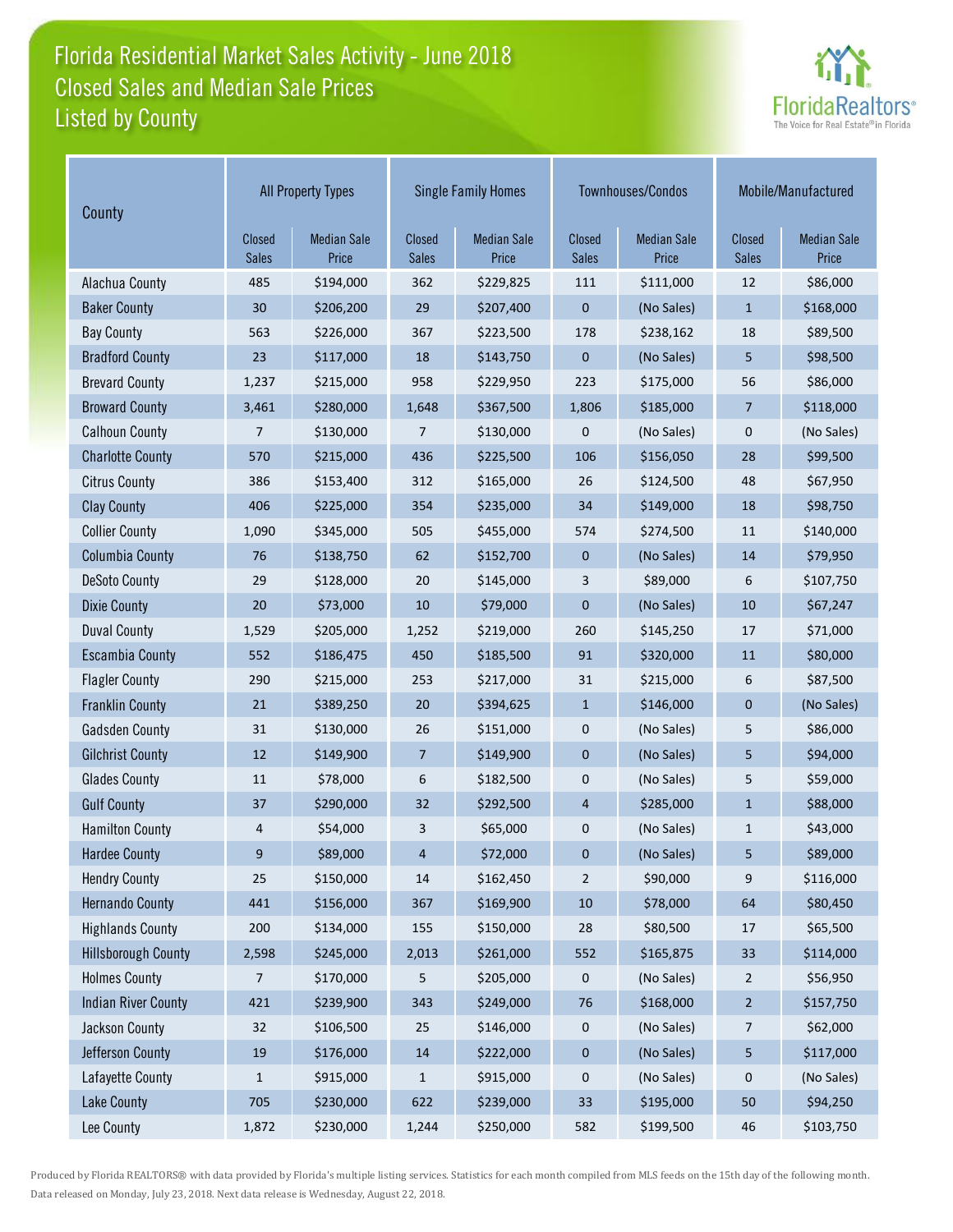# Florida Residential Market Sales Activity - June 2018 Listed by Zip Code (Grouped by County)\* Closed Sales and Median Sale Prices



| Zip Code<br>County |       | <b>All Property Types</b> |                             | <b>Single Family Homes</b> |                             |                        | Townhouses/Condos           | Mobile/Manufactured    |                             |
|--------------------|-------|---------------------------|-----------------------------|----------------------------|-----------------------------|------------------------|-----------------------------|------------------------|-----------------------------|
|                    |       | Closed<br><b>Sales</b>    | <b>Median Sale</b><br>Price | Closed<br><b>Sales</b>     | <b>Median Sale</b><br>Price | Closed<br><b>Sales</b> | <b>Median Sale</b><br>Price | Closed<br><b>Sales</b> | <b>Median Sale</b><br>Price |
| <b>Baker</b>       | 32087 | 1                         | \$150,000                   | 1                          | \$150,000                   | 0                      | (No Sales)                  | $\pmb{0}$              | (No Sales)                  |
| <b>Baker</b>       | 32234 | 0                         | (No Sales)                  | $\bf{0}$                   | (No Sales)                  | 0                      | (No Sales)                  | $\mathbf 0$            | (No Sales)                  |
| Bay                | 32401 | 26                        | \$176,928                   | 21                         | \$178,855                   | 5                      | \$175,000                   | $\mathbf 0$            | (No Sales)                  |
| Bay                | 32402 | $\mathbf 0$               | (No Sales)                  | $\mathbf 0$                | (No Sales)                  | $\mathbf 0$            | (No Sales)                  | $\mathbf 0$            | (No Sales)                  |
| Bay                | 32403 | 0                         | (No Sales)                  | $\mathbf 0$                | (No Sales)                  | 0                      | (No Sales)                  | $\mathbf 0$            | (No Sales)                  |
| Bay                | 32404 | 79                        | \$185,000                   | 76                         | \$188,250                   | $\overline{2}$         | \$151,000                   | $\mathbf{1}$           | \$80,000                    |
| Bay                | 32405 | 60                        | \$191,750                   | 60                         | \$191,750                   | 0                      | (No Sales)                  | $\mathbf 0$            | (No Sales)                  |
| Bay                | 32406 | $\mathbf 0$               | (No Sales)                  | $\mathbf 0$                | (No Sales)                  | $\mathbf 0$            | (No Sales)                  | $\mathbf 0$            | (No Sales)                  |
| Bay                | 32407 | 66                        | \$249,450                   | 37                         | \$249,900                   | 28                     | \$245,000                   | $\mathbf{1}$           | \$213,000                   |
| Bay                | 32408 | 132                       | \$238,162                   | 46                         | \$310,000                   | 79                     | \$235,000                   | $\overline{7}$         | \$87,000                    |
| Bay                | 32409 | 25                        | \$279,900                   | 22                         | \$281,250                   | 0                      | (No Sales)                  | 3                      | \$112,000                   |
| Bay                | 32410 | $\mathbf{1}$              | \$275,000                   | $\mathbf 0$                | (No Sales)                  | $\mathbf{1}$           | \$275,000                   | $\mathbf 0$            | (No Sales)                  |
| Bay                | 32411 | $\mathbf 0$               | (No Sales)                  | 0                          | (No Sales)                  | 0                      | (No Sales)                  | 0                      | (No Sales)                  |
| Bay                | 32412 | $\mathbf 0$               | (No Sales)                  | $\mathbf 0$                | (No Sales)                  | $\mathbf 0$            | (No Sales)                  | $\mathbf 0$            | (No Sales)                  |
| Bay                | 32413 | 114                       | \$265,000                   | 51                         | \$250,000                   | 60                     | \$275,000                   | 3                      | \$92,000                    |
| Bay                | 32417 | $\mathbf 0$               | (No Sales)                  | $\mathbf 0$                | (No Sales)                  | $\mathbf 0$            | (No Sales)                  | $\mathbf 0$            | (No Sales)                  |
| Bay                | 32437 | 0                         | (No Sales)                  | 0                          | (No Sales)                  | 0                      | (No Sales)                  | $\mathbf 0$            | (No Sales)                  |
| Bay                | 32438 | $\mathbf{1}$              | \$85,000                    | $\mathbf 0$                | (No Sales)                  | $\mathbf 0$            | (No Sales)                  | $\mathbf{1}$           | \$85,000                    |
| Bay                | 32444 | 46                        | \$219,500                   | 46                         | \$219,500                   | 0                      | (No Sales)                  | 0                      | (No Sales)                  |
| Bay                | 32456 | 10                        | \$281,450                   | $\overline{7}$             | \$330,000                   | 3                      | \$246,500                   | $\mathbf{0}$           | (No Sales)                  |
| Bay                | 32461 | 0                         | (No Sales)                  | 0                          | (No Sales)                  | 0                      | (No Sales)                  | $\mathbf 0$            | (No Sales)                  |
| Bay                | 32462 | 0                         | (No Sales)                  | $\mathbf 0$                | (No Sales)                  | $\mathbf 0$            | (No Sales)                  | $\mathbf{0}$           | (No Sales)                  |
| Bay                | 32466 | 3                         | \$111,000                   | $\mathbf{1}$               | \$185,000                   | 0                      | (No Sales)                  | $\overline{2}$         | \$87,000                    |
| <b>Bradford</b>    | 32042 | 0                         | (No Sales)                  | $\bf{0}$                   | (No Sales)                  | 0                      | (No Sales)                  | $\mathbf 0$            | (No Sales)                  |
| <b>Bradford</b>    | 32044 | 4                         | \$66,460                    | $\overline{2}$             | \$54,000                    | 0                      | (No Sales)                  | $\overline{2}$         | \$82,410                    |
| <b>Bradford</b>    | 32054 | 0                         | (No Sales)                  | 0                          | (No Sales)                  | 0                      | (No Sales)                  | $\mathbf 0$            | (No Sales)                  |
| <b>Bradford</b>    | 32058 | 4                         | \$153,500                   | $\overline{2}$             | \$238,750                   | 0                      | (No Sales)                  | $\overline{2}$         | \$94,250                    |
| <b>Bradford</b>    | 32083 | $\bf{0}$                  | (No Sales)                  | 0                          | (No Sales)                  | $\mathbf 0$            | (No Sales)                  | $\pmb{0}$              | (No Sales)                  |
| <b>Bradford</b>    | 32091 | 8                         | \$127,450                   | 8                          | \$127,450                   | 0                      | (No Sales)                  | 0                      | (No Sales)                  |
| <b>Bradford</b>    | 32622 | $\overline{2}$            | \$106,250                   | $\overline{c}$             | \$106,250                   | $\pmb{0}$              | (No Sales)                  | $\pmb{0}$              | (No Sales)                  |
| <b>Bradford</b>    | 32656 | $\overline{2}$            | \$152,500                   | $\overline{c}$             | \$152,500                   | 0                      | (No Sales)                  | 0                      | (No Sales)                  |
| <b>Bradford</b>    | 32666 | 3                         | \$310,000                   | $\overline{c}$             | \$314,500                   | $\pmb{0}$              | (No Sales)                  | $\mathbf{1}$           | \$98,500                    |
| <b>Bradford</b>    | 32694 | $\mathbf 0$               | (No Sales)                  | 0                          | (No Sales)                  | 0                      | (No Sales)                  | 0                      | (No Sales)                  |
| <b>Brevard</b>     | 32754 | 21                        | \$147,500                   | 14                         | \$204,471                   | $\mathbf 0$            | (No Sales)                  | 7                      | \$85,000                    |
| <b>Brevard</b>     | 32775 | 0                         | (No Sales)                  | 0                          | (No Sales)                  | 0                      | (No Sales)                  | 0                      | (No Sales)                  |
| <b>Brevard</b>     | 32780 | 73                        | \$150,000                   | 51                         | \$175,000                   | 21                     | \$88,500                    | $\mathbf{1}$           | \$176,300                   |
| <b>Brevard</b>     | 32781 | $\mathbf 0$               | (No Sales)                  | 0                          | (No Sales)                  | $\mathbf 0$            | (No Sales)                  | $\mathbf 0$            | (No Sales)                  |
| <b>Brevard</b>     | 32783 | $\bf{0}$                  | (No Sales)                  | $\boldsymbol{0}$           | (No Sales)                  | 0                      | (No Sales)                  | 0                      | (No Sales)                  |

\* Statistics for each listed zip code are presented only for the portion of the zip code located inside the county specified.

As a result, some zip codes will appear in this list more than once if they cover areas in more than one county.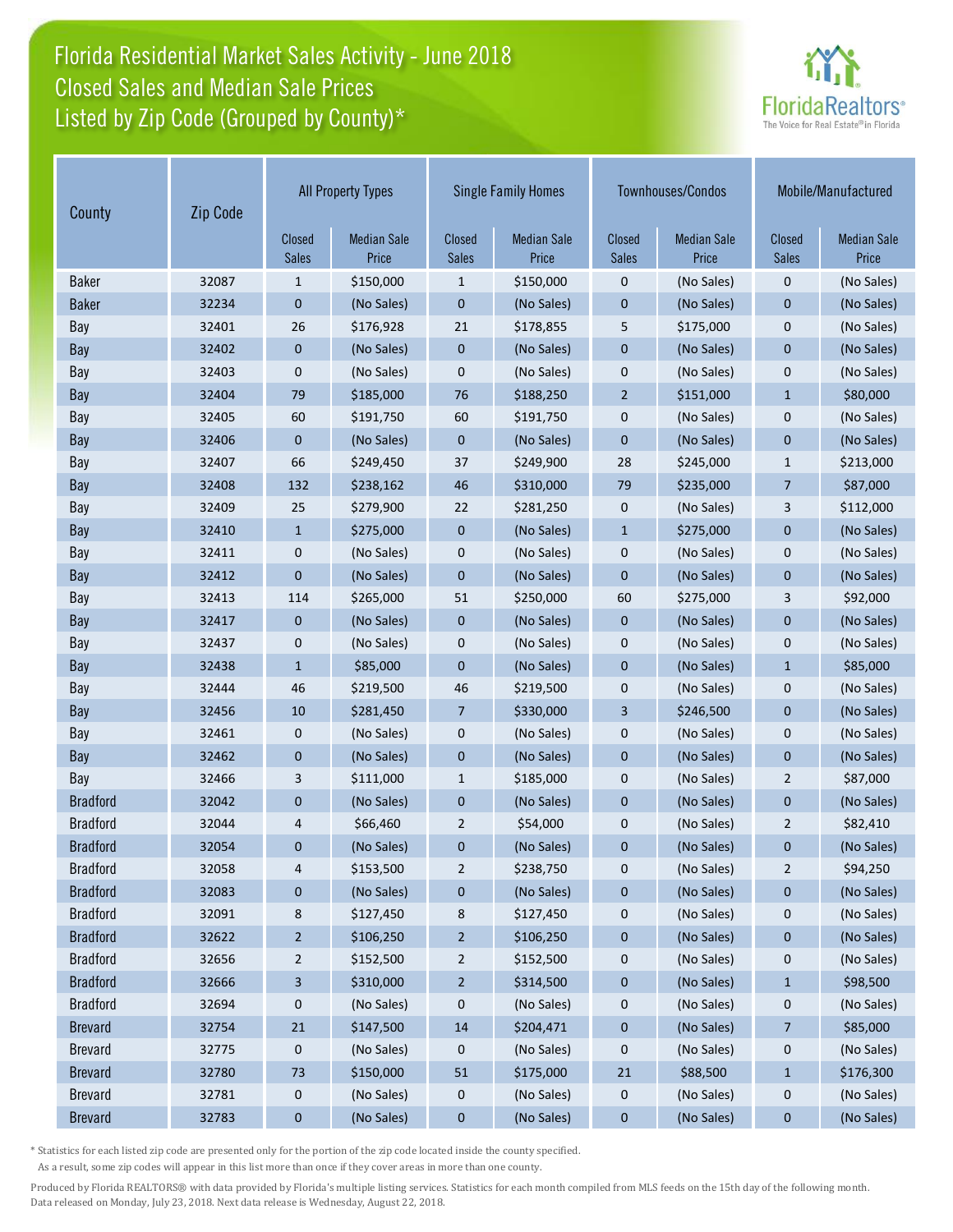## Florida Residential Market Sales Activity - June 2018 Listed by Zip Code (Grouped by County)\* Closed Sales and Median Sale Prices



| County         | Zip Code | <b>All Property Types</b> |                             | <b>Single Family Homes</b>    |                             |                               | Townhouses/Condos           | Mobile/Manufactured           |                             |
|----------------|----------|---------------------------|-----------------------------|-------------------------------|-----------------------------|-------------------------------|-----------------------------|-------------------------------|-----------------------------|
|                |          | Closed<br><b>Sales</b>    | <b>Median Sale</b><br>Price | <b>Closed</b><br><b>Sales</b> | <b>Median Sale</b><br>Price | <b>Closed</b><br><b>Sales</b> | <b>Median Sale</b><br>Price | <b>Closed</b><br><b>Sales</b> | <b>Median Sale</b><br>Price |
| <b>Brevard</b> | 32796    | 43                        | \$150,000                   | 38                            | \$156,500                   | 4                             | \$105,000                   | $\mathbf{1}$                  | \$38,000                    |
| <b>Brevard</b> | 32815    | 0                         | (No Sales)                  | 0                             | (No Sales)                  | $\mathbf 0$                   | (No Sales)                  | $\mathbf 0$                   | (No Sales)                  |
| <b>Brevard</b> | 32899    | 0                         | (No Sales)                  | 0                             | (No Sales)                  | $\boldsymbol{0}$              | (No Sales)                  | $\mathbf 0$                   | (No Sales)                  |
| <b>Brevard</b> | 32901    | 45                        | \$203,000                   | 36                            | \$218,750                   | $\boldsymbol{9}$              | \$150,000                   | $\mathbf 0$                   | (No Sales)                  |
| <b>Brevard</b> | 32902    | 0                         | (No Sales)                  | 0                             | (No Sales)                  | $\bf 0$                       | (No Sales)                  | $\mathbf 0$                   | (No Sales)                  |
| <b>Brevard</b> | 32903    | 34                        | \$374,250                   | 22                            | \$429,950                   | 12                            | \$289,035                   | $\mathbf 0$                   | (No Sales)                  |
| <b>Brevard</b> | 32904    | 69                        | \$252,500                   | 61                            | \$270,000                   | 6                             | \$128,250                   | $\overline{2}$                | \$84,275                    |
| <b>Brevard</b> | 32905    | 59                        | \$147,000                   | 36                            | \$169,100                   | 17                            | \$92,000                    | 6                             | \$74,500                    |
| <b>Brevard</b> | 32906    | 0                         | (No Sales)                  | 0                             | (No Sales)                  | 0                             | (No Sales)                  | $\mathbf 0$                   | (No Sales)                  |
| <b>Brevard</b> | 32907    | 74                        | \$184,000                   | 73                            | \$185,000                   | $\mathbf 0$                   | (No Sales)                  | $\mathbf{1}$                  | \$60,500                    |
| <b>Brevard</b> | 32908    | 22                        | \$187,500                   | 22                            | \$187,500                   | $\mathbf 0$                   | (No Sales)                  | $\mathbf 0$                   | (No Sales)                  |
| <b>Brevard</b> | 32909    | 71                        | \$199,900                   | 70                            | \$199,950                   | $\mathbf{1}$                  | \$182,500                   | $\mathbf 0$                   | (No Sales)                  |
| <b>Brevard</b> | 32910    | 0                         | (No Sales)                  | 0                             | (No Sales)                  | 0                             | (No Sales)                  | 0                             | (No Sales)                  |
| <b>Brevard</b> | 32911    | 0                         | (No Sales)                  | $\mathbf 0$                   | (No Sales)                  | $\mathbf 0$                   | (No Sales)                  | $\mathbf 0$                   | (No Sales)                  |
| <b>Brevard</b> | 32912    | 0                         | (No Sales)                  | 0                             | (No Sales)                  | $\bf 0$                       | (No Sales)                  | $\mathbf 0$                   | (No Sales)                  |
| <b>Brevard</b> | 32919    | 0                         | (No Sales)                  | 0                             | (No Sales)                  | $\mathbf 0$                   | (No Sales)                  | $\mathbf 0$                   | (No Sales)                  |
| <b>Brevard</b> | 32920    | 35                        | \$183,000                   | 5                             | \$183,000                   | 30                            | \$192,450                   | $\mathbf 0$                   | (No Sales)                  |
| <b>Brevard</b> | 32922    | 15                        | \$86,000                    | 14                            | \$86,500                    | $\mathbf{1}$                  | \$44,000                    | $\mathbf 0$                   | (No Sales)                  |
| <b>Brevard</b> | 32923    | 0                         | (No Sales)                  | 0                             | (No Sales)                  | $\mathbf 0$                   | (No Sales)                  | $\mathbf 0$                   | (No Sales)                  |
| <b>Brevard</b> | 32924    | 0                         | (No Sales)                  | 0                             | (No Sales)                  | $\mathbf 0$                   | (No Sales)                  | $\overline{0}$                | (No Sales)                  |
| <b>Brevard</b> | 32925    | 0                         | (No Sales)                  | 0                             | (No Sales)                  | $\mathbf 0$                   | (No Sales)                  | $\mathbf 0$                   | (No Sales)                  |
| <b>Brevard</b> | 32926    | 43                        | \$205,000                   | 37                            | \$217,000                   | $\mathbf{1}$                  | \$165,000                   | 5                             | \$99,500                    |
| <b>Brevard</b> | 32927    | 54                        | \$172,250                   | 49                            | \$178,000                   | 3                             | \$133,000                   | $\overline{2}$                | \$51,350                    |
| <b>Brevard</b> | 32931    | 35                        | \$250,000                   | 8                             | \$340,000                   | 27                            | \$235,000                   | $\mathbf 0$                   | (No Sales)                  |
| <b>Brevard</b> | 32932    | 0                         | (No Sales)                  | 0                             | (No Sales)                  | $\mathbf 0$                   | (No Sales)                  | $\mathbf 0$                   | (No Sales)                  |
| <b>Brevard</b> | 32934    | 33                        | \$284,950                   | 33                            | \$284,950                   | $\mathbf 0$                   | (No Sales)                  | $\mathbf 0$                   | (No Sales)                  |
| <b>Brevard</b> | 32935    | 86                        | \$176,398                   | 68                            | \$181,500                   | 18                            | \$115,750                   | 0                             | (No Sales)                  |
| <b>Brevard</b> | 32936    | 0                         | (No Sales)                  | 0                             | (No Sales)                  | $\mathbf 0$                   | (No Sales)                  | $\pmb{0}$                     | (No Sales)                  |
| <b>Brevard</b> | 32937    | 67                        | \$307,000                   | 37                            | \$340,000                   | 30                            | \$256,250                   | 0                             | (No Sales)                  |
| <b>Brevard</b> | 32940    | 128                       | \$343,498                   | 112                           | \$363,250                   | 16                            | \$217,500                   | 0                             | (No Sales)                  |
| <b>Brevard</b> | 32941    | 0                         | (No Sales)                  | 0                             | (No Sales)                  | $\boldsymbol{0}$              | (No Sales)                  | 0                             | (No Sales)                  |
| <b>Brevard</b> | 32949    | $\overline{2}$            | \$354,250                   | $\overline{2}$                | \$354,250                   | $\pmb{0}$                     | (No Sales)                  | 0                             | (No Sales)                  |
| <b>Brevard</b> | 32950    | 11                        | \$350,000                   | 11                            | \$350,000                   | 0                             | (No Sales)                  | 0                             | (No Sales)                  |
| <b>Brevard</b> | 32951    | $27$                      | \$410,000                   | $20\,$                        | \$442,450                   | 7                             | \$264,500                   | 0                             | (No Sales)                  |
| <b>Brevard</b> | 32952    | 27                        | \$310,000                   | 27                            | \$310,000                   | $\boldsymbol{0}$              | (No Sales)                  | 0                             | (No Sales)                  |
| <b>Brevard</b> | 32953    | 41                        | \$307,500                   | 39                            | \$307,500                   | $\mathbf{1}$                  | \$375,000                   | $\mathbf{1}$                  | \$34,000                    |
| <b>Brevard</b> | 32954    | 0                         | (No Sales)                  | 0                             | (No Sales)                  | $\boldsymbol{0}$              | (No Sales)                  | 0                             | (No Sales)                  |
| <b>Brevard</b> | 32955    | 87                        | \$254,000                   | 68                            | \$275,000                   | 19                            | \$130,000                   | $\bf{0}$                      | (No Sales)                  |

\* Statistics for each listed zip code are presented only for the portion of the zip code located inside the county specified.

As a result, some zip codes will appear in this list more than once if they cover areas in more than one county.